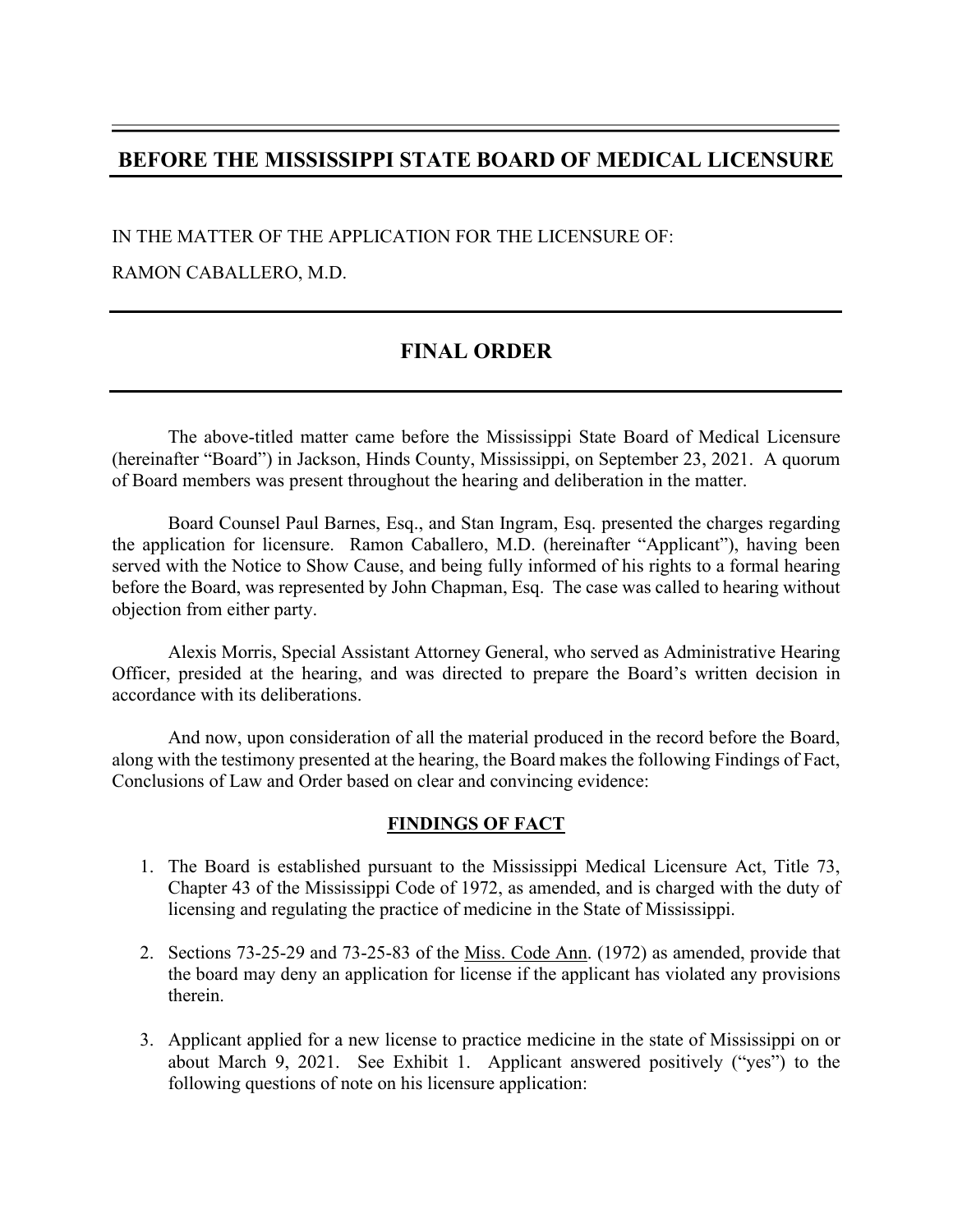Has your certificate of qualification or license to practice medicine in any state been suspended, revoked, restricted, conditioned, or voluntarily surrendered under threat of suspension?

Ha[ve] your staff privileges at any hospital or health care facility been revoked, suspended, curtailed, limited, or placed under conditions restricting your practice?

- Has your certificate of qualification or license to practice medicine in any<br>state been suspended, revoked, restricted, conditioned, or voluntarily<br>surrendered under threat of suspension?<br>Ha[ve] your staff privileges at a application. See Exhibit 2. On or about September 2, 2005, a complaint was filed against Applicant with the Kentucky Board of Medical Licensure alleging improper prescribing and suspicion of impairment.
- 5. In June 2006, Applicant entered into an Agreed Order. This order noted that Applicant could not produce medical charts on five (5) of the seven (7) employees whom he prescribed controlled substances. Additionally, the Kentucky Board of Medical Licensure found that Applicant's practice was "below the expected standards for anorectics in regard to his failure to document anorectic prescriptions to employees/patients." The order was terminated in November 2007 after Applicant completed the terms therein. See Exhibits 2 and 3.
- 6. In August 2014, Applicant was suspended at Georgetown Community Hospital (GHC), located in Georgetown, Kentucky, for failure to complete records, follow-up with patients, and failure to be responsive to calls. See Exhibit 4.
- 7. In April 2016, Applicant was issued a letter of concern by Kentucky Board of Medical Licensure regarding expensive and medically unnecessary drug screens that were deemed unprofessional. See Exhibit 5.
- 8. In January 2018, Applicant was issued a letter of concern by Kentucky Board of Medical Licensure regarding failure to provide medical records after closing his practice. Simultaneously, Applicant was also sent a letter of admonishment by the Kentucky Board of Medical Licensure after an expert reviewed a particular patient record and found Applicant had "nicked" an intestine during surgery. See Exhibit 6.
- 9. Also, on the application filed with the Board on March 9, 2021, Applicant answered negatively ("no") to the application question which reads: *Have you ever been arrested*? See Exhibit 1. It was later determined that Applicant was arrested in Kentucky for driving on a suspended licensee stemming form an unpaid ticket related to a traffic violation in Washington State. See Exhibit 7. Applicant testified at the show-cause hearing that he did not consider this incident to be an arrest – even though he was detained and fingerprinted.
- 10. In May 2021, while the licensure vetting process at the Board was in process, Applicant was arrested for domestic violence by Lee County Sheriff's Office in Leesburg, Georgia. The arrest, discovered via the Board's FBI background check process, prompted a request by the Board for Applicant to provide an explanation.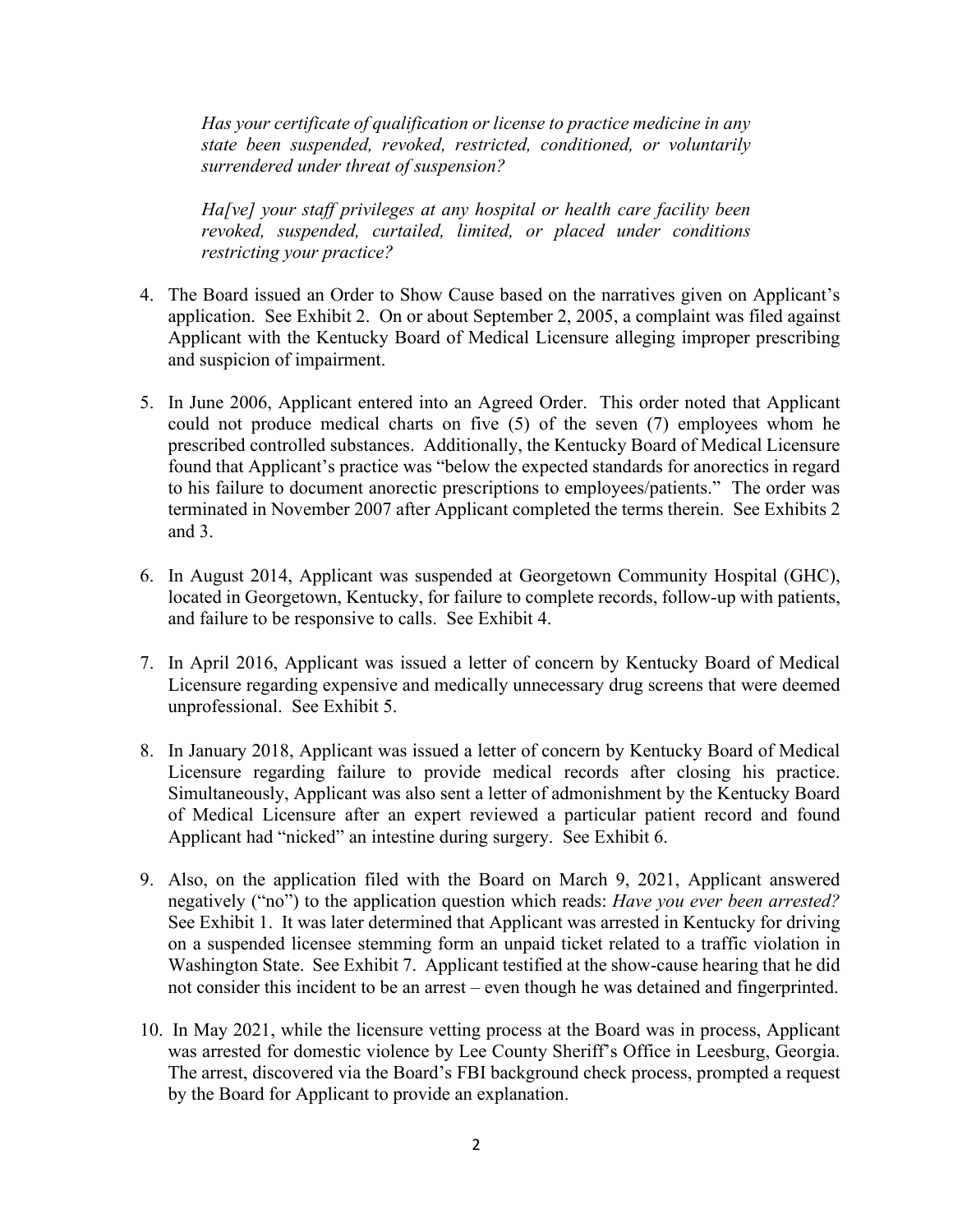- 11. In May 2021, Applicant provided a response to the Board. See Exhibit 8. In that response, Applicant admitted to slapping his wife during an argument. During his testimony before this Board, Applicant admitted that he made a mistake by failing to disclose this recent arrest to the Board.
- 12. Applicant also testified that he had applied for and received his medical license in Florida; however, he conceded that he had not informed the Florida Board of Medicine of his recent arrest prior to the issuance of the license. Applicant stated that his attorney was handling the matter with the Florida Board of Medicine. 11. In May 2021, Applicant provided a response to the Board. See Exhibit 8. In that response,<br>Applicant admitted to slapping his wife during an argument. During his testimony before<br>this Board, Applicant admitted that he

### CONCLUSIONS OF LAW

- of 1972, as amended. Venue is likewise properly placed before the Board to hear this matter in Hinds County, Mississippi.
- 2. These proceedings were duly and properly convened, and all substantive and procedural requirements under law have been satisfied. This matter is, therefore, properly before the Board. The Board has jurisdiction in this matter pursuant to §§ 73-25-29 and 73-25-83(a), Mississippi Code<br>of 1972, as amondot Venue is likewise properly placed before the Board to hear this matter in Hinds<br>County, Mississippi.<br>T
- 3. The Board is authorized to license and regulate persons who apply for or hold medical licenses and prescribe conditions under which persons may practice in order to protect the public health, safety, and welfare.
- 4. The Applicant bears the burden of establishing that he satisfies the requirements for licensure as a medical doctor.
- 5. Based on the foregoing, Applicant guilty of Count I of the Affidavit filed herein, that is, in violation of Miss. Code Ann. § 73-25-83(c).
- 2. These proceedings were duly and properly convened, and all substantive and procedural requirements under law have been satisfied. This matter is, therefore, properly before the Board.<br>
3. The Board is authorized to lic herein, that is, guilty of unprofessional conduct, including any dishonorable or unethical conduct likely to deceive, defraud or harm the public, in violation of Miss. Code Ann., § 73-25-29(8)(d) and § 73-25-83(a).
- 7. Based upon the foregoing, Applicant is guilty of Count III of the Affidavit filed herein, that is, guilty of the use of any false, fraudulent, deceitful, dishonest or immoral practice in connection with any of the licensing requirements, including the signing in his professional capacity any certificate that is known to be false at the time he makes or signs such certificate, in violation of Miss. Code Ann., §73-25-29(8)(f).